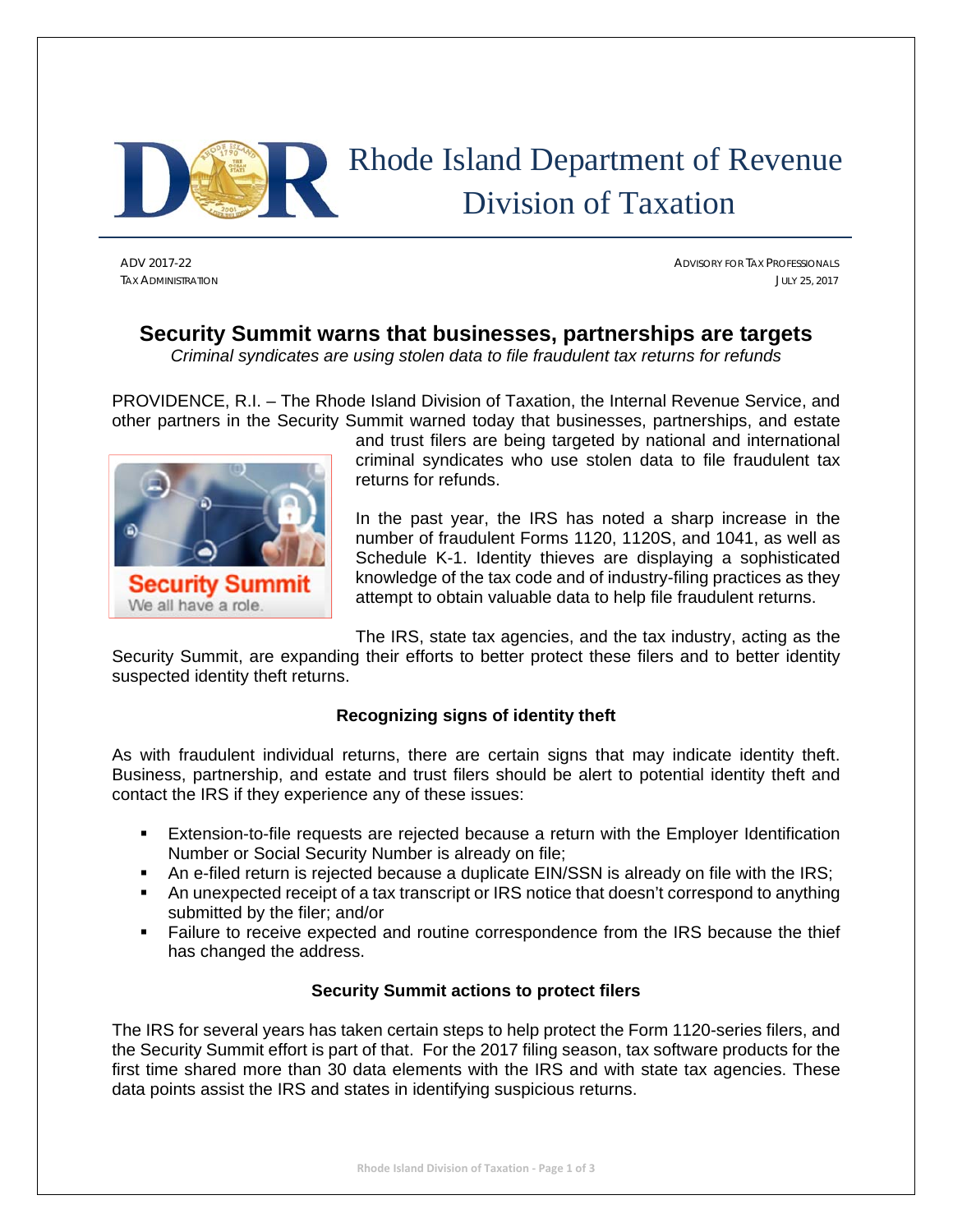For 2018, the data elements will increase, enhancing the ability of the IRS and states not only to identify suspicious returns, but also to reduce "false positives." This will allow legitimate returns to be processed as usual.

Also for 2018, the IRS will ask those tax professionals preparing business-related returns to step up their "know your customer" procedures. Tax preparation software for business-related returns will ask the following questions:

The Rhode Island Division of Taxation, the Internal Revenue Service, tax agencies from other states, and the tax industry are working together as the Security Summit, implementing a series of initiatives to help guard against refund fraud and tax-related identity theft.

- The name and SSN of the company executive authorized to sign the corporate tax return. Is this person authorized to sign the return?
- **Payment history Were estimated tax payments made? If yes, when were they made,** how were they made, and how much was paid?
- **Parent company information Is there a parent company? If yes, who?**
- **Additional information based on deductions claimed.**
- Filing history Has the business filed Form(s) 940, 941, or other business-related tax forms?

These questions also will help identify suspicious returns.

#### **Recent identity theft schemes**

Criminals have long used stolen business EINs to perpetrate tax fraud by creating false Forms W-2 or 1099s or to fraudulently claim certain benefits, such as fuel tax credits. However, in the past couple of years, there has been an upswing in the filing of fraudulent Forms 1120 and 1120S.

National and international criminal syndicates are increasingly sophisticated, well-funded, and technologically adept as well as tax savvy. These well-organized gangs are increasingly targeting tax professionals to steal client data, which is one of many reasons for the increase in businessrelated returns fraud.

The criminals steal business return data to submit fraudulent corporate returns, such as Forms 1120 and 1120S, or fraudulent information documents, such as W-2s and 1099s, to support fraudulent individual return filings.

If the compromised business-return data included Schedule K-1 links, the criminals also will also use the K-1 shareholder's information to file fraudulent individual returns.

#### **Estates and trusts**

The Security Summit also called attention today to an increase in fraudulent trust and estate return filings. These identity theft filings involve both existing trusts and estates and bogus trusts and estates that were established using stolen individual taxpayer information.